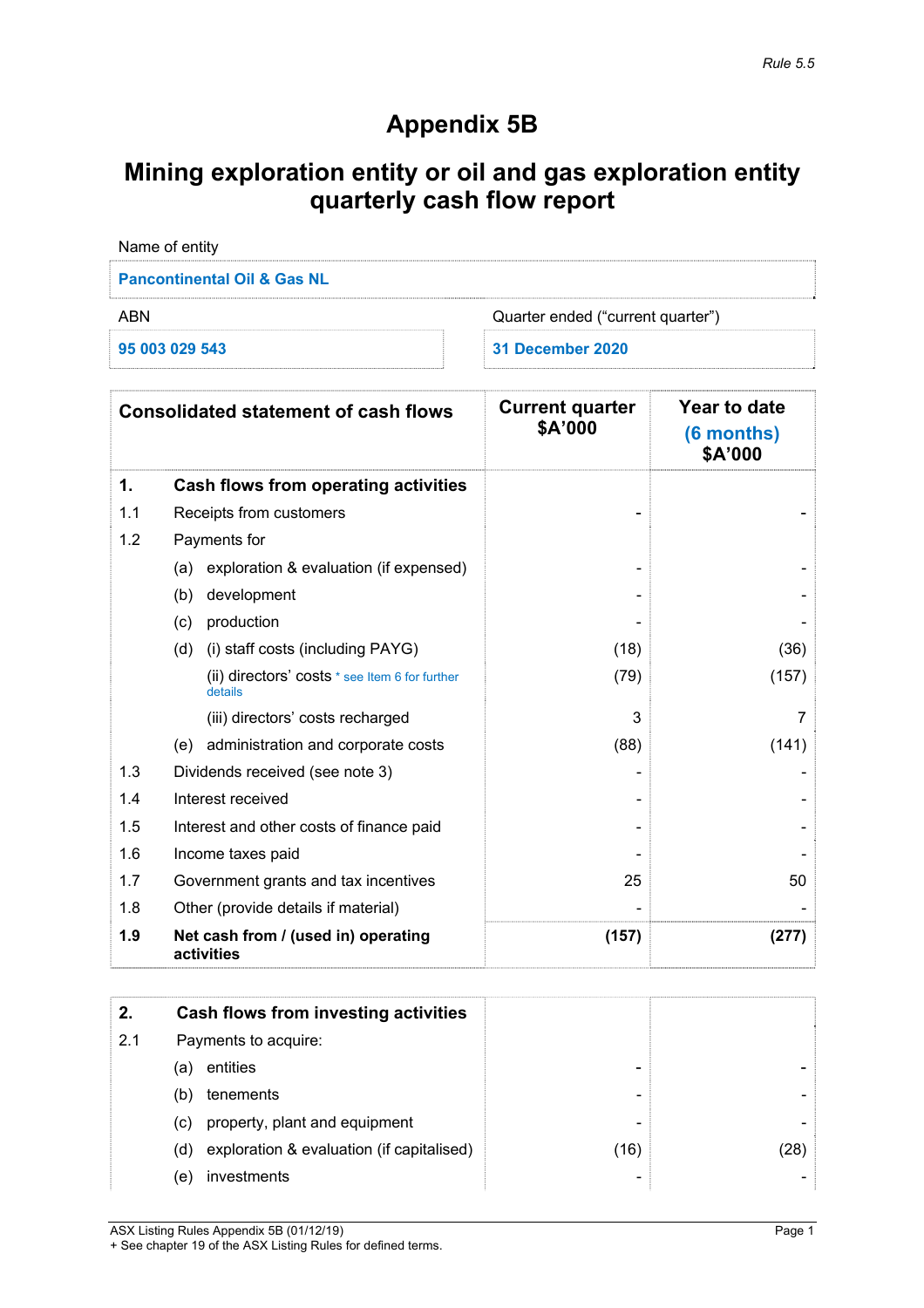|               | <b>Consolidated statement of cash flows</b>       | <b>Current quarter</b><br>\$A'000 | Year to date<br>(6 months)<br>\$A'000 |
|---------------|---------------------------------------------------|-----------------------------------|---------------------------------------|
|               | (f)<br>other non-current assets                   |                                   |                                       |
| $2.2^{\circ}$ | Proceeds from the disposal of:                    |                                   |                                       |
|               | entities<br>(a)                                   |                                   |                                       |
|               | (b)<br>tenements                                  |                                   |                                       |
|               | property, plant and equipment<br>(c)              |                                   |                                       |
|               | investments<br>(d)                                |                                   |                                       |
|               | other non-current assets<br>(e)                   |                                   |                                       |
| 2.3           | Cash flows from loans to other entities           |                                   |                                       |
| 2.4           | Dividends received (see note 3)                   |                                   |                                       |
| 2.5           | Other (provide details if material)               |                                   |                                       |
| 2.6           | Net cash from / (used in) investing<br>activities | (16)                              | (28)                                  |

| 3.   | Cash flows from financing activities                                                       |     |     |
|------|--------------------------------------------------------------------------------------------|-----|-----|
| 3.1  | Proceeds from issues of equity securities<br>(excluding convertible debt securities)       |     |     |
| 3.2  | Proceeds from issue of convertible debt<br>securities                                      |     |     |
| 3.3  | Proceeds from exercise of options                                                          |     |     |
| 3.4  | Transaction costs related to issues of equity<br>securities or convertible debt securities |     |     |
| 3.5  | Proceeds from borrowings                                                                   |     |     |
| 3.6  | Repayment of borrowings                                                                    |     |     |
| 3.7  | Transaction costs related to loans and<br>borrowings                                       |     |     |
| 3.8  | Dividends paid                                                                             |     |     |
| 3.9  | Other (provide details if material)                                                        | 100 | 100 |
| 3.10 | Net cash from / (used in) financing<br>activities                                          | 100 | 100 |

| 4.  | Net increase / (decrease) in cash and<br>cash equivalents for the period |       |       |
|-----|--------------------------------------------------------------------------|-------|-------|
| 4.1 | Cash and cash equivalents at beginning of<br>period                      | 436   | 587   |
| 4.2 | Net cash from / (used in) operating<br>activities (item 1.9 above)       | (157) | (277) |
| 4.3 | Net cash from / (used in) investing activities<br>item 2.6 above)        | (16)  | (28)  |
| 4.4 | Net cash from / (used in) financing activities<br>item 3.10 above)       | 100   | 100   |

ASX Listing Rules Appendix 5B (01/12/19) Page 2

<sup>+</sup> See chapter 19 of the ASX Listing Rules for defined terms.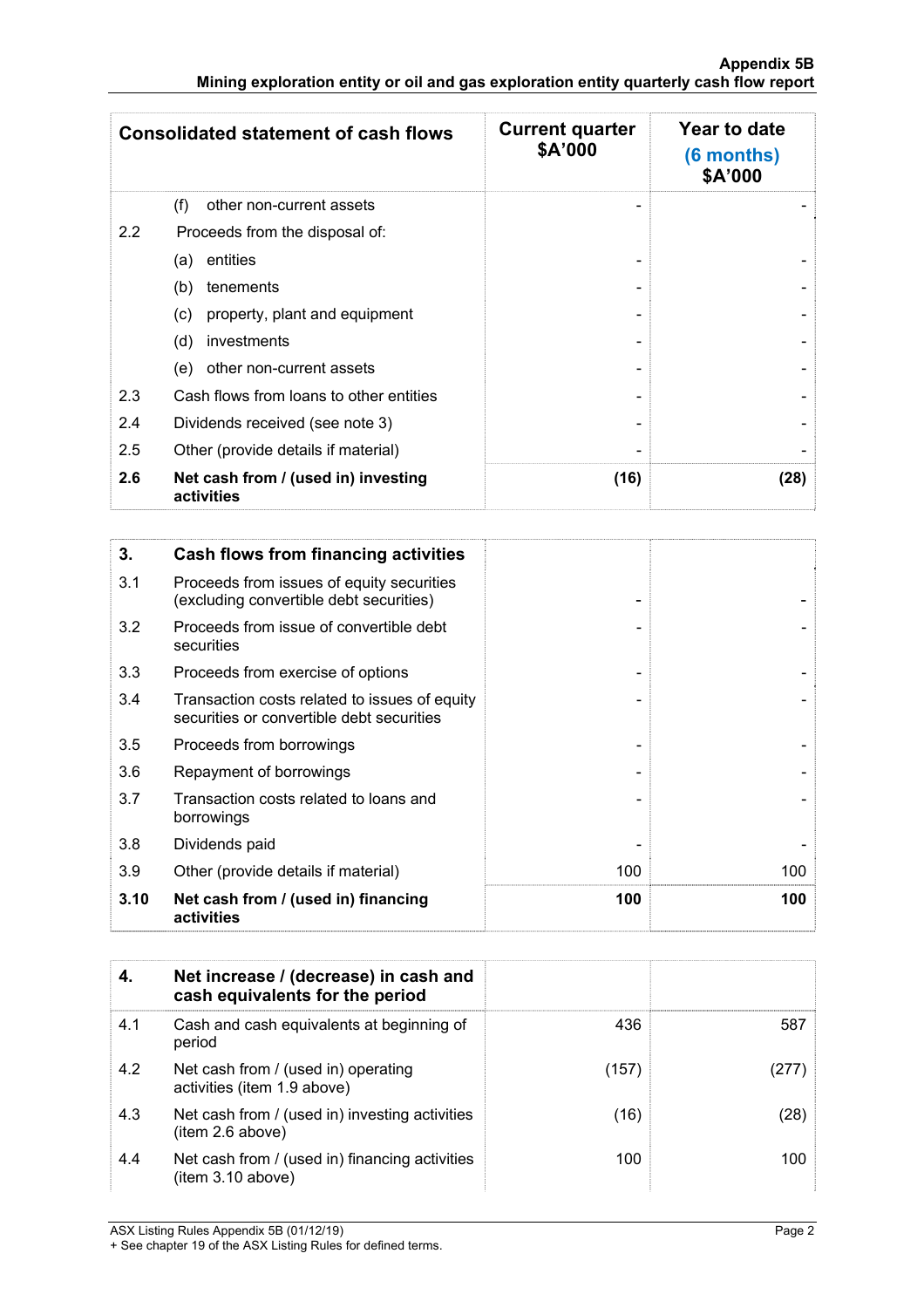#### **Appendix 5B Mining exploration entity or oil and gas exploration entity quarterly cash flow report**

|     | Consolidated statement of cash flows                 | <b>Current quarter</b><br>\$A'000 | Year to date<br>(6 months)<br>\$A'000 |
|-----|------------------------------------------------------|-----------------------------------|---------------------------------------|
| 4.5 | Effect of movement in exchange rates on<br>cash held | (20)                              | (39)                                  |
| 4.6 | Cash and cash equivalents at end of<br>period        | 343                               | 343                                   |

| 5.  | Reconciliation of cash and cash<br>equivalents<br>at the end of the quarter (as shown in the<br>consolidated statement of cash flows) to the<br>related items in the accounts | <b>Current quarter</b><br>\$A'000 | <b>Previous quarter</b><br>\$A'000 |
|-----|-------------------------------------------------------------------------------------------------------------------------------------------------------------------------------|-----------------------------------|------------------------------------|
| 5.1 | <b>Bank balances</b>                                                                                                                                                          | 313                               | 406                                |
| 5.2 | Call deposits                                                                                                                                                                 |                                   |                                    |
| 5.3 | <b>Bank overdrafts</b>                                                                                                                                                        |                                   |                                    |
| 5.4 | Other (provide details)                                                                                                                                                       | 30                                | 30                                 |
| 5.5 | Cash and cash equivalents at end of<br>quarter (should equal item 4.6 above)                                                                                                  | 343                               | 436                                |

| 6.  | Payments to related parties of the entity and their<br>associates                          | <b>Current quarter</b><br>\$A'000 |
|-----|--------------------------------------------------------------------------------------------|-----------------------------------|
| 6.1 | Aggregate amount of payments to related parties and their<br>associates included in item 1 | 79                                |
| 6.2 | Aggregate amount of payments to related parties and their<br>associates included in item 2 |                                   |

Note: if any amounts are shown in items 6.1 or 6.2, your quarterly activity report must include a description of, and an explanation for, such payments

Note 1. As announced to the ASX on 9 April 2020, the CEO and Non-Executive Directors reduced their salary and fees by 50% while the Executive Director and remaining Staff Member reduced their salaries by 25%. These reductions have remained in place since April 2020.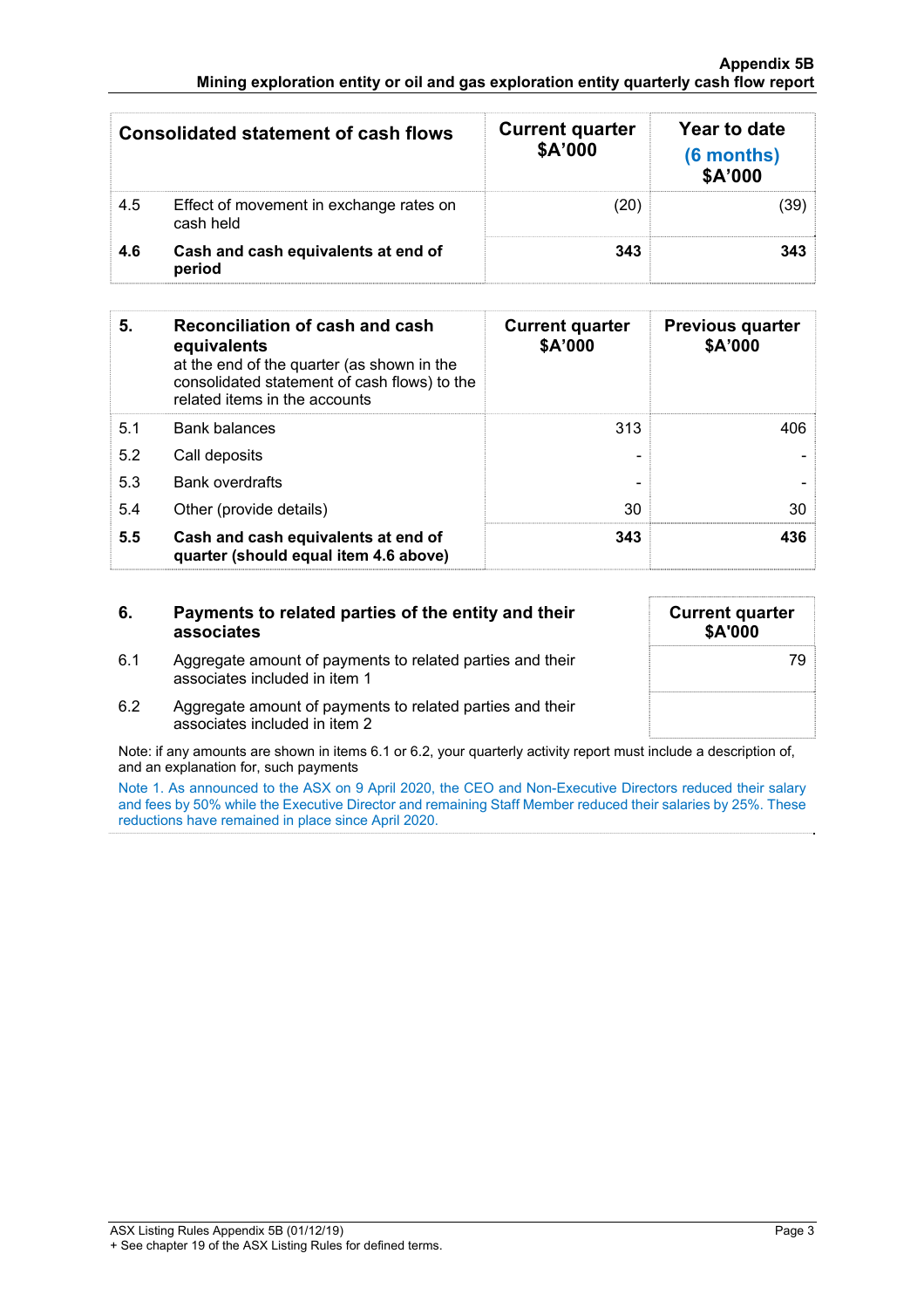- **7. Financing facilities** *Note: the term "facility' includes all forms of financing arrangements available to the entity. Add notes as necessary for an understanding of the sources of finance available to the entity.* 7.1 Loan facilities
- 7.2 Credit standby arrangements
- 7.3 Other (please specify)
- **7.4 Total financing facilities**

| <b>Total facility</b><br>amount at quarter<br>end<br>\$A'000 | Amount drawn at<br>quarter end<br>\$A'000 |
|--------------------------------------------------------------|-------------------------------------------|
|                                                              |                                           |
|                                                              |                                           |

### 7.5 **Unused financing facilities available at quarter end** -

7.6 Include in the box below a description of each facility above, including the lender, interest rate, maturity date and whether it is secured or unsecured. If any additional financing facilities have been entered into or are proposed to be entered into after quarter end, include a note providing details of those facilities as well.

| 8.  | Estimated cash available for future operating activities                     | \$A'000 |
|-----|------------------------------------------------------------------------------|---------|
| 8.1 | Net cash from / (used in) operating activities (Item 1.9)                    | (157)   |
| 8.2 | Capitalised exploration & evaluation (Item $2.1(d)$ )                        | (16)    |
| 8.3 | Total relevant outgoings (Item 8.1 + Item 8.2)                               | (173)   |
| 8.4 | Cash and cash equivalents at quarter end (Item 4.6)                          | 343     |
| 8.5 | Unused finance facilities available at quarter end (Item 7.5)                |         |
| 8.6 | Total available funding (Item $8.4 +$ Item $8.5$ )                           | 343     |
| 8.7 | Estimated quarters of funding available (Item 8.6 divided by<br>Item $8.3$ ) | 2       |

- 8.8 If Item 8.7 is less than 2 quarters, please provide answers to the following questions:
	- 1. Does the entity expect that it will continue to have the current level of net operating cash flows for the time being and, if not, why not?

Answer:

 2. Has the entity taken any steps, or does it propose to take any steps, to raise further cash to fund its operations and, if so, what are those steps and how likely does it believe that they will be successful?

Answer:

 3. Does the entity expect to be able to continue its operations and to meet its business objectives and, if so, on what basis?

Answer: